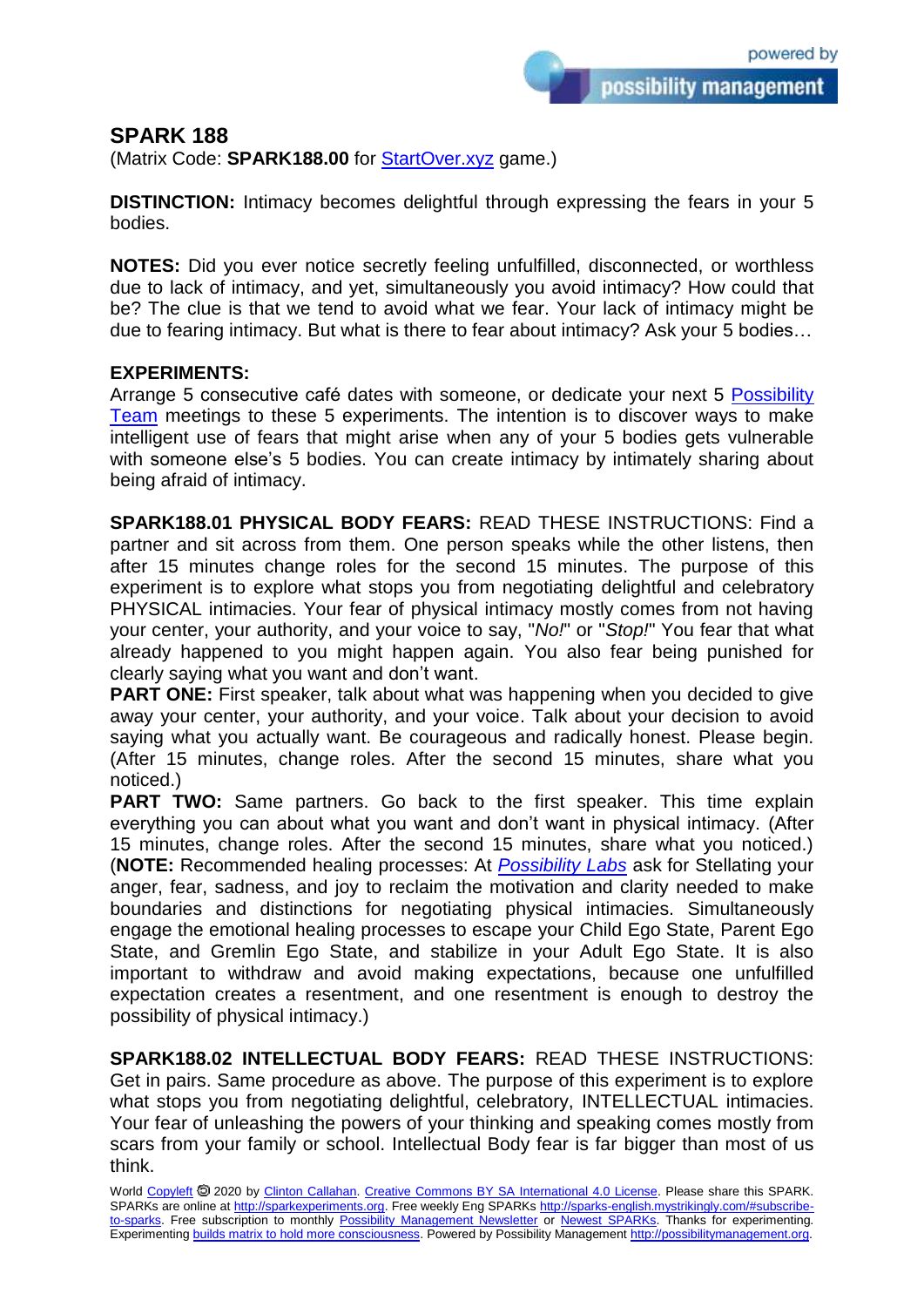**PART ONE:** First speaker, talk about being intellectually abused through criticism, judgment, ridicule, or a grading system, or being psychologically abused such as falling down and your parents said, "*Nothing happened. It doesn't hurt*". While being criticized you probably made decisions to avoid exposing what you think. Those old decisions are still influencing your life today, even if you forgot that you made them. Talk about what was happening when you decided to look down and play stupid, when you decided that you should not say what you actually want. *This may be a far bigger wound than you realize*. Be courageous, radically honest. Please begin. (After 15 minutes, change roles. After the second 15 minutes, share what you noticed.)

**PART TWO:** Same partners. Go back to the first speaker and this time, say what you think. Share your radically honest perspectives and ideas about everything without fear of criticism. The other person is only listening. (After 15 minutes, change roles. After the second 15 minutes, share what you noticed.)

**SPARK188.03 EMOTIONAL BODY FEARS:** READ THESE INSTRUCTIONS: Get in pairs. Same procedure as above. The purpose of this experiment is to explore what stops you from negotiating delightful and celebratory EMOTIONAL intimacies.

The fear of emotional intimacy is similar to the fear of intellectual intimacy. Your emotional scars are afraid of being restimulated. Emotional abuse occurs when, for example, the father is a rage-aholic and is emotionally violent, or the mother uses her son as a husband substitute, or the mother sacrifices her daughter to her partner's rage to protect herself, and the child (you) have no safe person with whom you can express your feelings.

**PART ONE:** First Speaker, explain what was happening when you numbed out your feelings. Please begin. (After 15 minutes, change roles. After the second 15 minutes, share what you noticed.)

**PART TWO:** Same Partners. Go back to the first speaker and this time start each sentence with, "I feel sad because…" or angry, or scared, or glad. Whatever you heart never got to say before. (After 15 minutes, change roles. After the second 15 minutes, share what you noticed.) (**NOTE:** The *Old Thoughtmap of Feelings* makes sharing your feelings or emotions impossible. Curing your fear of emotional intimacy starts by upgrading your thoughtware to the *New Thoughtmap of Feelings* and learning to experience and express your feelings and emotions, both Phase 1 and Phase 2. This happens in *[Expand The Box](http://possibilitymanagement.org/doingit/etb/)*.)

**SPARK188.04 ENERGETIC BODY FEARS:** READ THESE INSTRUCTIONS: Get in pairs. Same procedure as above. The purpose of this experiment is to explore what stops you from negotiating delightful and celebratory ENERGETIC intimacies. The fear of energetic intimacy comes from fear of being seen as a Being, rather than presenting people with the survival strategy of your Box.

**PART ONE:** First speaker, explain what was happening when you shut down your fluidity and took on a solid identity instead. What made you do it? (After 15 minutes, change roles. After the second 15 minutes, share what you noticed.)

**PART TWO**: Same Partners. Go back to the first speaker and this time start speaking from a time before you put a solid identity in place. Perhaps it was before you went to school, or before your siblings were born, or maybe even before you were born. It was a time when you could be present as a Being without knowing and without logic or reasons. What you share does not have to be packaged into your listener's understanding. Play with this. (After 15 minutes, change roles. After the